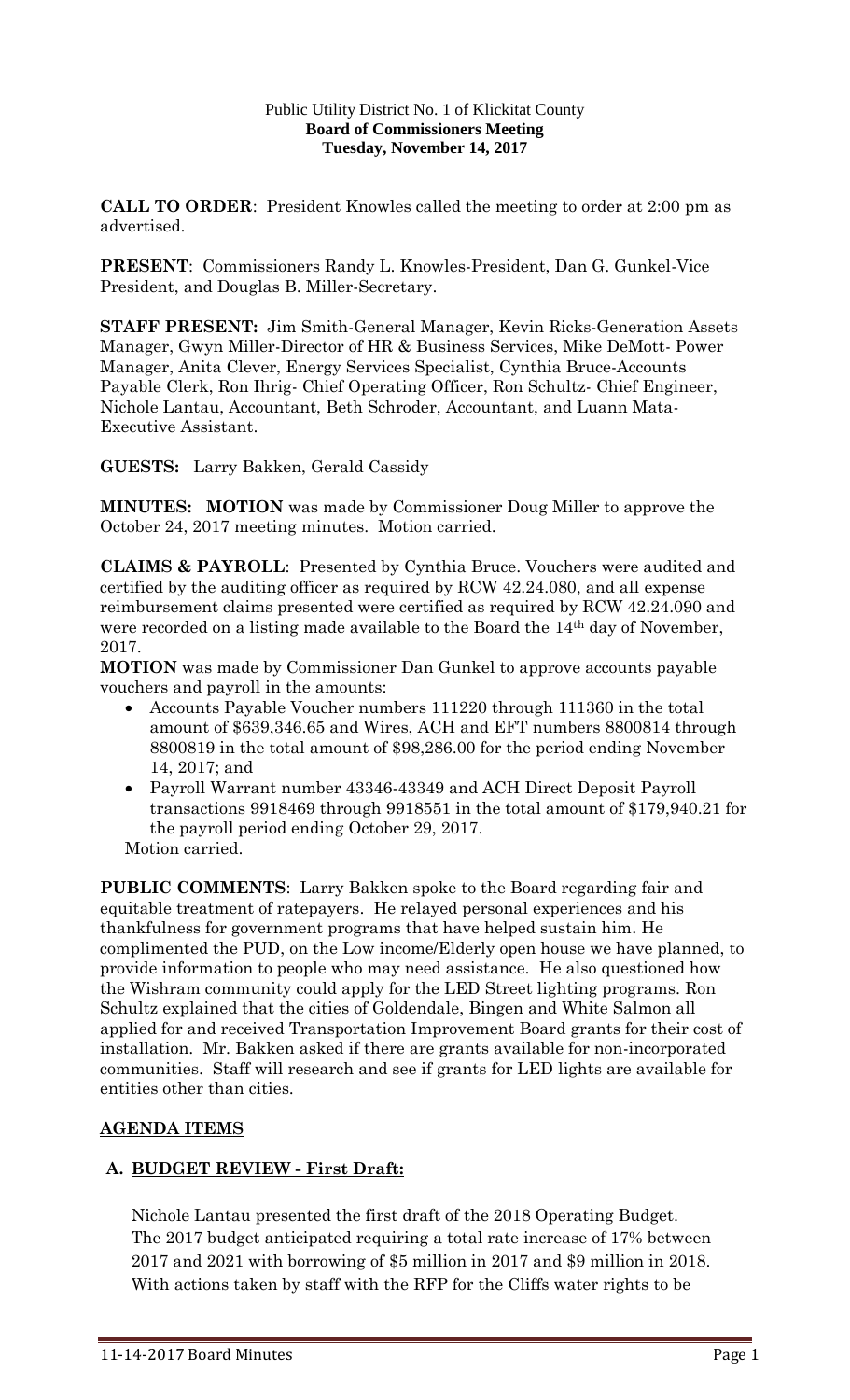used as mitigation, hedging of Renewable Energy Credits and the development of the Renewable Natural Gas (RNG) project, we were are forecasting year ending revenues significantly above budget and forecasted year end expenditures significantly under budget. This is in spite of not implementing the forecasted 3% rate increase in 2017. This work and these financial performance improvements have set the stage for improvements in our 2018 budgets.

The 2018 budget and forecasted five year financial outlook has no electric rate increases included. Total retail rate revenues remain about the same as budgeted in 2017 as we continue to be conservative and budget for average years. The budget includes the revenue from the water supply contract for the Cliffs Water System and has conservative assumptions on the RNG revenue stream, both in terms of volume and pricing, but still results in a total revenue improvement of \$3,577,582 from 2017.

The Operating Expense budget increases \$1.4 million compared to the 2017 budget. This primarily is due to the addition of four (4) full time equivalents (FTE) for staffing, additional tree trimming along with additional depreciation amortization related to RNG and various capital projects. We are still researching the tax treatment of the RNG facility revenues, but we have assumed the worst tax treatment to be conservative. Nichole also noted an increase to our PURMS contributions. This is fueled by the State retirement programs themselves and is updated every 2 years.

The Capital Plan is higher than average years, due to the completion of two substation projects, as well as a 115 kV switching station and a 115 kV transmission line extension that we are advancing in our long range plan due to other customer driven improvements. By making these capital improvements now, it benefits our customers immediately and provides us with future expansion options. This is an increase of \$5 million and is driving a borrowing of \$5 million.

The budget proposal shows a Debt Service Coverage (DSC) ratio of 1.47 and 161 days cash on hand with borrowing \$5 million in 2018. The key issue with the 2018 proposed budget is that our debt service begins to decline in 2019-2022. Without any electric retail rate increases and with our assumption of declining RNG revenue; the normal increase in cost of running our business leads us to this rational that our DSC will continue falling through 2023. This leads to our cash reserves decreasing as well. However, the budget looks sound and meets our Financial Policy as we expect that we will define actions to improve our DCS as the 2018 year develops.

The general Board discussion was that they are generally good with the 2018 projections. However next fall before the 2019 Operating Budget approval, there needs to be discussions ahead of time on any proposed borrowing or rate increases per Commissioner Gunkel. Commissioner Knowles requested that staff be mindful and bring back ideas on how to lower debt service and increase days cash on hand in 2019. Commissioner Miller would like staff to consider delaying gratification of the potential additional funds that RNG could bring to the table, until we have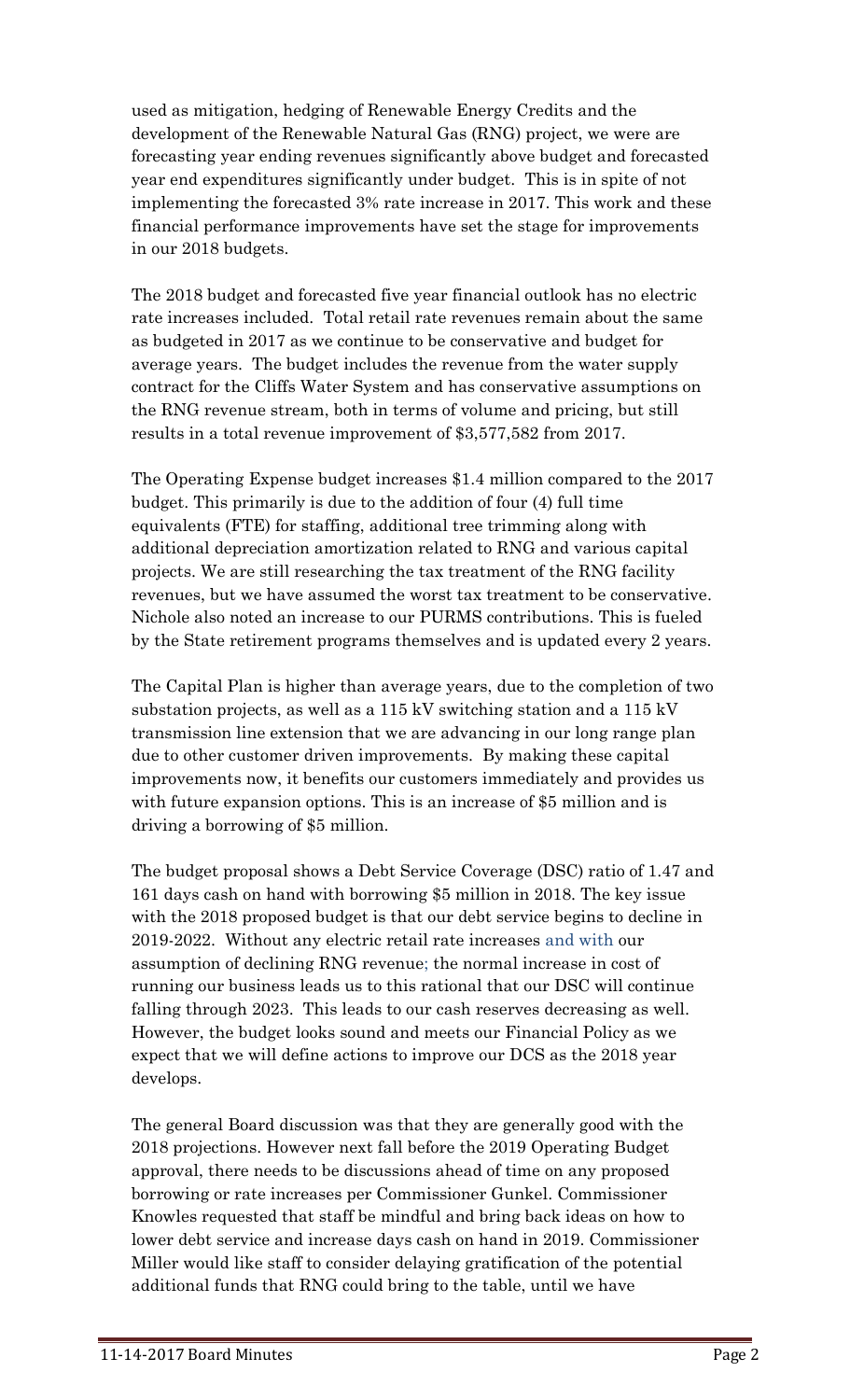addressed debt repayment options and we feel more comfortable about the RNG markets. Jim Smith stated that staff has a few numbers that need to be updated, and that the budget books will be updated with that final information for the next Board meeting on November 28th. A summary of the changes will be provided to the board in their normal staff packets, but we are not expecting any material changes from the first draft.

- **B. SET BUDGET HEARING DATE: MOTION** was made by Commissioner Doug Miller to authorize staff to set the budget approval hearing date of December 12<sup>th</sup> at 4:30 p.m.
- **C. CALL FOR BID-Pole Inspection and Treating bid for 2018: MOTION** was made by Commissioner Dan Gunkel to authorize staff to issue a Call for Bids for the 2018 Pole Inspection and Treating project, with a bid opening date of December 7th, 2017 at 2:00pm. Motion carried.
- D. **CALL FOR BID-Tree Trimming and Right of Way Clearing 2018: MOTION** was made by Commissioner Doug Miller to authorize staff to issue a Call for Bids for the 2018 Tree Trimming and Right of Way Clearing project for the Glenwood 69 kV transmission line and the Gilmer East transmission line, with a bid opening date of December 7th, 2017. Motion carried. Commissioner Randy Knowles suggested that staff to look into proactively increasing the width of the Right of Way through meetings or outreach with land owners.
- **E. PREQUALIFICATION OF CONTRACTORS: MOTION** was made by Commissioner Doug Miller to approve the renewal of Power City Electric and Power Technology, as well as the approval of two vendors, Coastal Services Inc. and HCI Industrial & Marine Coatings and authorize staff to add them to the District's Works Roster. Motion carried.
- **F. ANNUAL PHYSICAL INVENTORY UPDATE 2017-** Jeff Thayer, Purchasing Manager, reported that our total adjustments for the 2017 inventory totaled \$477 to true up the inventory. We have been working for years improving the process and systems to get this kind of result. He stated that we have a great team we have working on this. He also reported that he has been actively working on reducing our inventory levels coinciding with the inventory count. Our inventory value was \$1.5million, down from \$1.6 million at this time last year. He said he has been working on timing of orders to ensure that inventory levels do not impact our ability to complete work, and that deliveries for materials for the winter season are already showing up and materials for the construction season are planning for late spring. The annual physical inventory update was accepted as presented.
- **G. SET RATE HEARING DATE - Setting of PUD Electrical Services Rate Schedule 8: MOTION** was made by Commissioner Dan Gunkel to set a public hearing date for November 28, 2017 at 3:00pm for the purpose of reviewing, discussing, and adopting staff's proposed reduction to the PUD Electrical Services Rates. Motion carried.
- **H. WASHINGTON PUBLIC UTILITY ASSOCIATION (WPUDA)Designated Board Member and Alternate: MOTION** was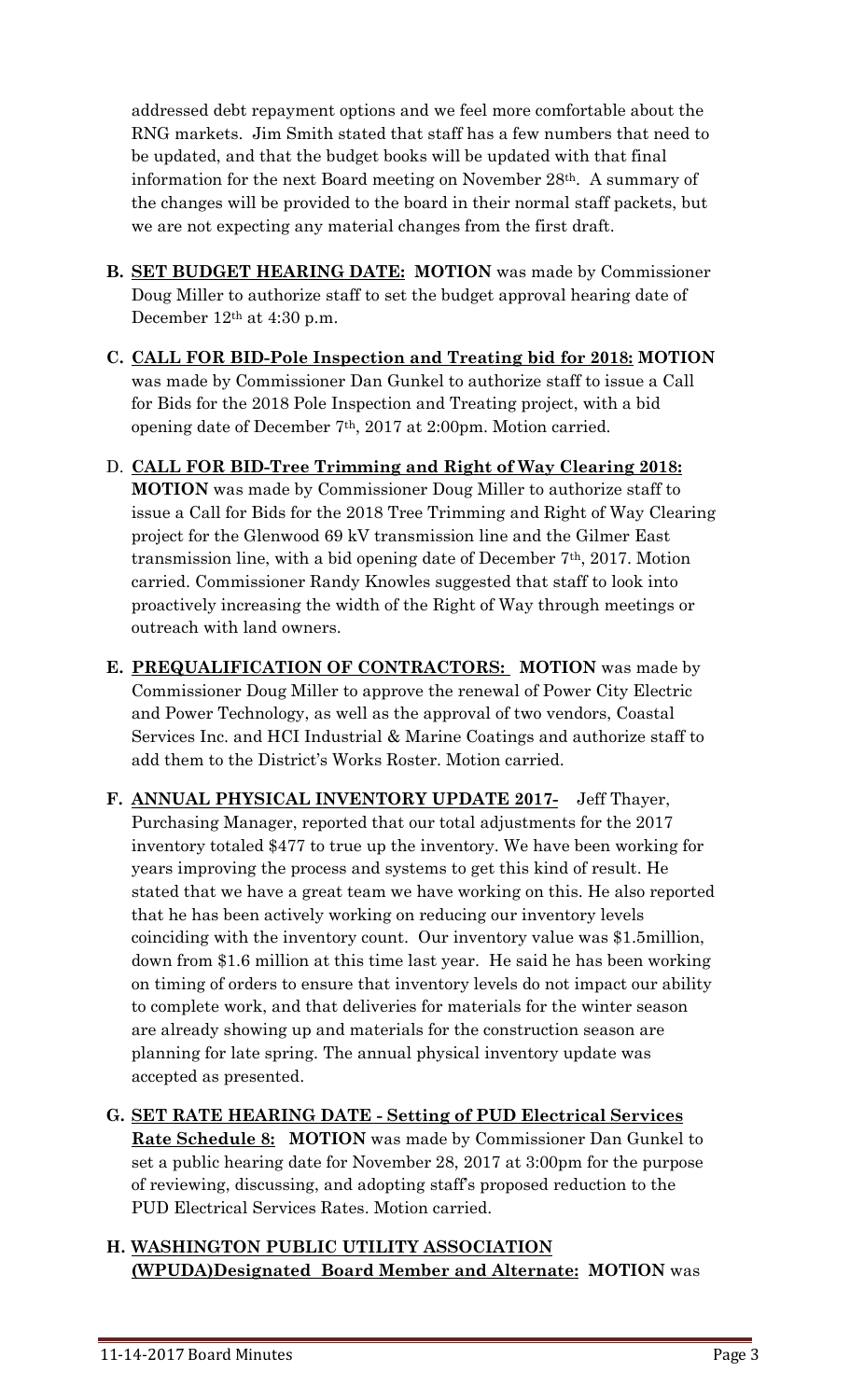made by Commissioner Dan Gunkel to designate Commissioner Doug Miller as our alternate Board member for the WPUDA Governing Board, providing Doug with voting authority in the absence of Commissioner Randy Knowles.

## **I. CARBON LEGISLATION & WPUDA/COMMISSIONER SUPPORT**

Jim discussed the information that PGP was going to present at the WPUDA board meeting later this week and that they were going to request WPUDA board consider supporting legislation that focuses on a least cost methodology for carbon reduction, rather than support of increased Renewable Portfolio Standards (RPS). As discussed previously, the Public Generating Pool completed a carbon study that demonstrates that as an industry, we would obtain a larger carbon reduction for less cost utilizing carbon pricing mechanisms rather than an increased RPS. The Board affirmed their position that they support the principles of least cost carbon reduction.

J. **EXECUTIVE SESSION-** *for the Commissioners to plan the strategy to be taken by the governing body during the course of collective bargaining*.

Entered into the Executive Session at 5:40 pm. and the Executive Session concluded at 6:03 pm. No action was taken.

# **REPORTS:**

**Generation Asset Report** – Kevin Ricks presented the Generation Assets report for October. In addition to the report Kevin discussed that BPA doesn't have a mechanism to exclude the LFG project from transmission curtailments. While BPA is working on a permanent solution, our BPA Account Exec said that if we were unable to comply with the curtailment order, because of environmental constraints, then to state that when asked to curtail for these events and BPA would waive the non-compliance penalties. LFG operators have been instructed to tell TEA and BPA that we are unable to comply due to environmental constraints and document the conversation in the station log. Mike DeMott stated that PowerEx has been very helpful and worked hard to reroute LFG output to help avoid curtailments. Annual source test was conducted the first week of October and the report has been filed with the Department of Ecology.

The Generation Asset report was accepted as presented.

**POWER MANAGEMENT** – Mike DeMott presented the Power Management report for October. Mike reported recent hedging activity that should set our 2018 LFG revenues in line with the proposed budgets. KPUD and other White Creek Wind (WCW) off takers continue to participate in analysis related to the potential move of WCW from the BPA balancing authority area to other potential providers. A general overview of overall KPUD debt structure was provided and discussion followed concerning how KPUD may seek to accelerate debt repayment if future financial results allow. Mike and Anita Clever have continued review of the KPUD Net Metering program. Staff provided a sample revised Net Metering Billing that includes an infrastructure charge. Our net metering program is still on hold, as we determine the final rate structure. To gather public opinion staff was instructed to conduct workshops on the infrastructure impacts of distributed generation and explore options for addressing these cost shifts.

The Power Management report was accepted as presented.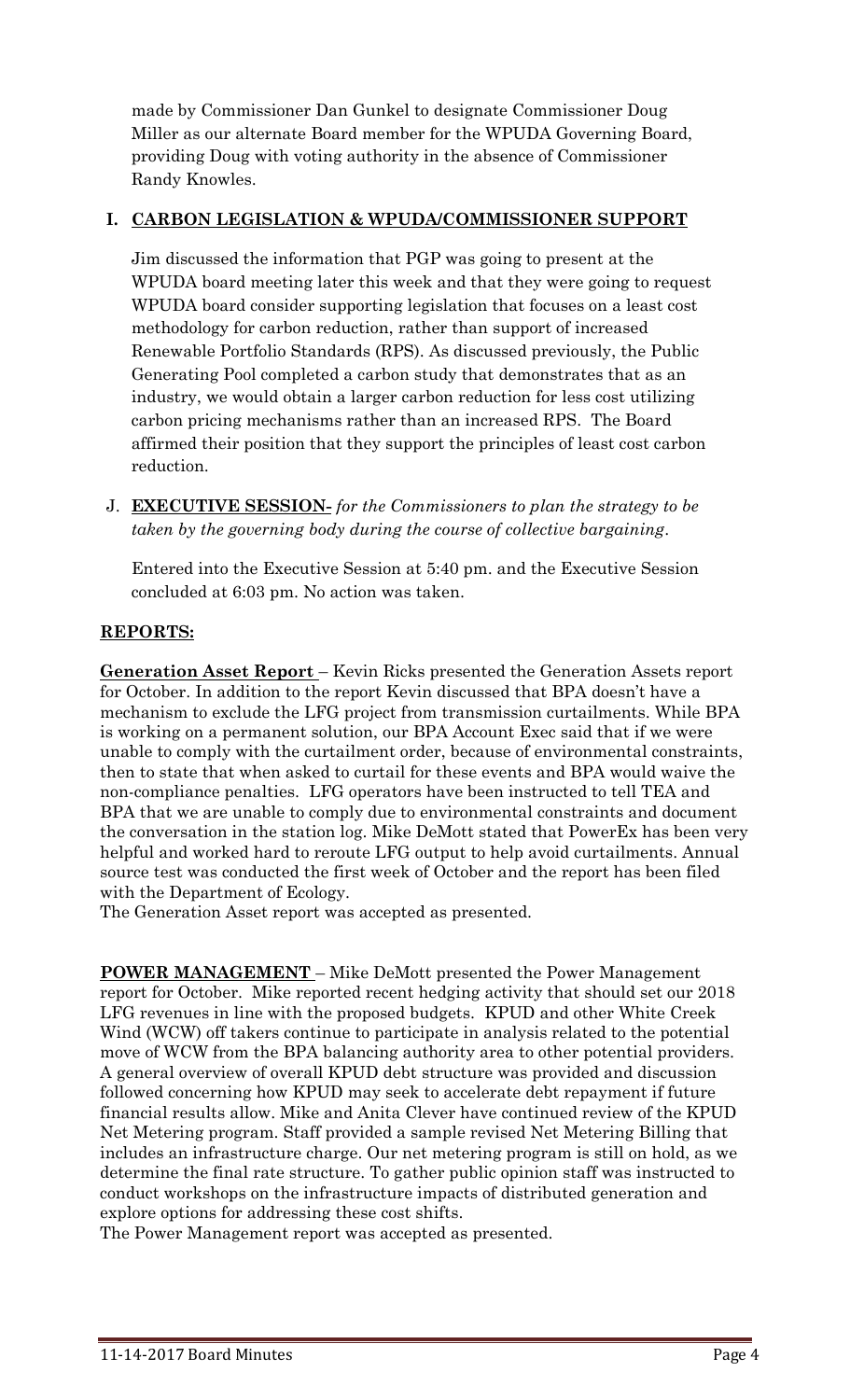**COMMISSIONER DOUG MILLER** – Commissioner Miller reported that Evergreen Rural Water has requested a letter of support in recognition of their expertise and efforts to provide safe drinking water and be consecrate of environmental impacts in our state. They have also asked that we participate in an apprenticeship program to facilitate growth in the industry. We have participated in similar programs in the past. Gwyn noted that we do not currently have and plans for new WWW operators, but we would be interested in this program if we do. Doug also mentioned that he attended a presentation by Beth Looney, the CEO of PNGC and passed the presentation slides along to Jim as he thought the presentation was very informative and was a good overview of the current electric markets. Doug stated he was looking forward to his new position as WPUDA board alternate to WPUDA board.

**COMMISSIONER RANDY KNOWLES** – Commissioner Knowles reported that he attended The Public Utilities Risk Management Services (PURMS) semi-annual meeting and reported on claims and PURMS forecasts for 2018. PURMS completed a cost comparison of their plans compared to market. The results show that PURMS is very competitive with plans that provide the same benefits. However there are few plans that provide the coverage that PURMS does. Randy was also elected vice-president at this meeting.

**COMMISSIONER DAN GUNKEL** – Commissioner Gunkel reported that he attended the Klickitat County Economic Development Advisory (KCEDA) board meeting on November 9th. There were discussions around business retention and expansion. There was an example presented of a company who couldn't obtain housing in Klickitat County so they moved their business to Hood River. Another company is trying to work through a rezoning request in Bingen. The group also discussed processes and criteria for budget proposals. There is access to distressed funding available through the county. Group came up with criteria listing and will be moving forward. Dan also provided and update to the group on PUD projects.

#### **GENERAL MANAGER –** The complete report can be found at:

[htp://www.klickitatpud.com/topicalMenu/commissioners/GM\\_Reports.aspx](http://www.klickitatpud.com/topicalMenu/commissioners/GM_Reports.aspx) In addition to the written report, Mr. Smith presented the following information: Radio system upgrade – Ron Schultz reported that Adcomm programed one of each type of radio we have on site. Lake Howard will be trying out the service on each of these radios in different areas of the county this week to test their performance. All of the wiring at the 911 dispatch center is complete. The Adcomm staff is working on the combiner upgrade for the rest of the week. There were some difficulties with Century Link responding to our request for a Back Haul link at the Burdoin radio site. We were finally able to obtain a contact that could facilitate the process and we should have this completed before the end of the month. The last of the major equipment purchase are scheduled to arrive on November 17th. This final equipment will be installed after Thanksgiving. Ron will talk with Adcomm and request that they attend our December Safety meeting to come back and provide training on the new equipment.

Answering service- Operations is planning that the new answering service will be on line November 27th. Ron Ihrig and Mark Pritchard are waiting to sign contracts. This switch will gets us solid answering services and offers the ability to increase these services if we choose. We appreciate Klickitat county dispatch taking us on when the old answering service burned down, but it is very difficult for them to answer our volume of calls as when we have problems, they usually have EMS related issues to deal with as well.

Customer Survey- We have chosen to postpone the customer survey review until after the first of the year since the returns this year were very low and customer service is extremely busy training new staff.

John Day Pumped Storage project – The National Grid / Rye Energy transfer agreements are all still being discussed. However, Jim requested that we expand the scope of work that we are currently obtaining from a professional services contract with Skeahan Advisory Group to assist in these negotiations and the transfer of the Army Corp of Engineers lease. Jim said that the additional scope